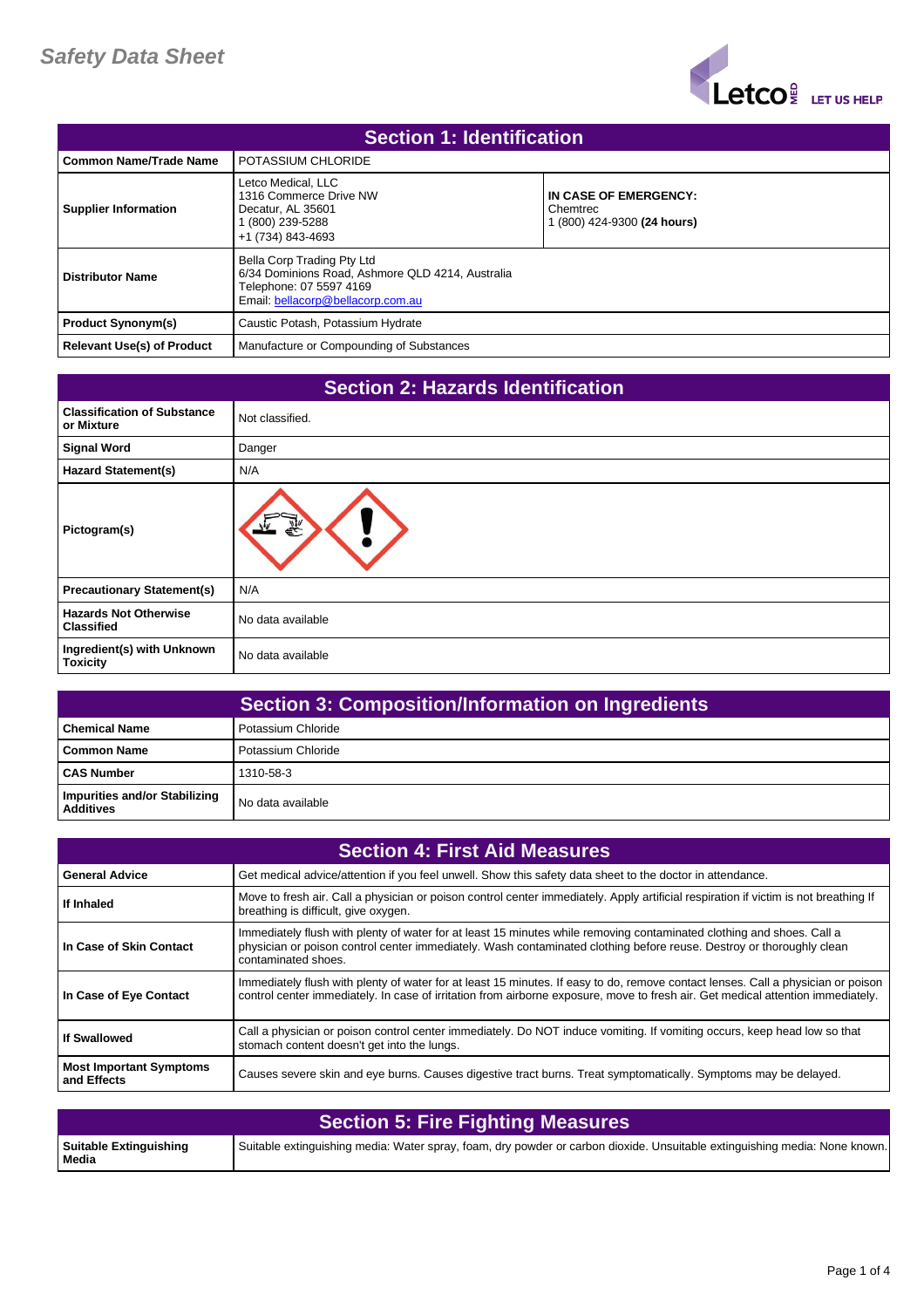| <b>Special Hazards Arising</b><br>From the<br><b>Substance/Mixture</b>                         | No unusual fire or explosion hazards known. Fire may produce irritating, corrosive and/or toxic gases.                                                                                                                                                                                                                                                                                                                                                                                                                                                                    |  |
|------------------------------------------------------------------------------------------------|---------------------------------------------------------------------------------------------------------------------------------------------------------------------------------------------------------------------------------------------------------------------------------------------------------------------------------------------------------------------------------------------------------------------------------------------------------------------------------------------------------------------------------------------------------------------------|--|
| Special PPE and/or<br><b>Precautions for Firefighters</b>                                      | Special firefighting procedures: Move containers from fire area if you can do so without risk. Use water spray to keep fire-<br>exposed containers cool. Special protective equipment for fire-fighters: Firefighters must use standard protective equipment<br>including flame retardant coat, helmet with face shield, gloves, rubber boots, and in enclosed spaces, SCBA.                                                                                                                                                                                              |  |
| <b>Section 6: Accidental Release Measures</b>                                                  |                                                                                                                                                                                                                                                                                                                                                                                                                                                                                                                                                                           |  |
| <b>Personal Precautions,</b><br><b>Protective Equipment and</b><br><b>Emergency Procedures</b> | Keep unauthorized personnel away. Ventilate closed spaces before entering them. Use personal protective equipment. See<br>Section 8 of the SDS for Personal Protective Equipment. Do not touch damaged containers or spilled material unless<br>wearing appropriate protective clothing.                                                                                                                                                                                                                                                                                  |  |
| <b>Methods and Materials</b><br><b>Used for Containment</b>                                    | Sweep up and place in a clearly labeled container for chemical waste. Clean surface thoroughly to remove residual<br>contamination. Neutralize spill area and washings with dilute acetic acid. Dike for later disposal. Prevent entry into<br>waterways, sewer, basements or confined areas. Stop the flow of material, if this is without risk. Inform authorities if large<br>amounts are involved. Do not contaminate water sources or sewer. Prevent further leakage or spillage if safe to do so.<br>Avoid discharge into drains, water courses or onto the ground. |  |
| <b>Cleanup Procedures</b>                                                                      | Sweep up and place in a clearly labeled container for chemical waste. Clean surface thoroughly to remove residual<br>contamination. Neutralize spill area and washings with dilute acetic acid. Dike for later disposal. Prevent entry into<br>waterways, sewer, basements or confined areas. Stop the flow of material, if this is without risk. Inform authorities if large<br>amounts are involved. Do not contaminate water sources or sewer. Prevent further leakage or spillage if safe to do so.<br>Avoid discharge into drains, water courses or onto the ground. |  |
| <b>Section 7: Handling and Storage</b>                                                         |                                                                                                                                                                                                                                                                                                                                                                                                                                                                                                                                                                           |  |

| l Precautions for Safe             | Avoid inhalation of dust and vapors. Do not get in eyes, on skin, on clothing. Do not taste or swallow. Wash hands thoroughly |
|------------------------------------|-------------------------------------------------------------------------------------------------------------------------------|
| Handling                           | after handling. Do not eat, drink or smoke when using the product.                                                            |
| <b>Conditions for Safe Storage</b> | Do not store in metal containers. Keep containers tightly closed. Store in cool, dry place. Store in a well-ventilated place. |

## **Section 8: Exposure Controls/Personal Protection**

| <b>Components with</b><br><b>Workplace Control</b><br><b>Parameters</b> | No data available                                                                                                                                                                                                                                                                                                                                                                                                                                                                  |
|-------------------------------------------------------------------------|------------------------------------------------------------------------------------------------------------------------------------------------------------------------------------------------------------------------------------------------------------------------------------------------------------------------------------------------------------------------------------------------------------------------------------------------------------------------------------|
| <b>Appropriate Engineering</b><br><b>Controls</b>                       | Good general ventilation (typically 10 air changes per hour) should be used. Ventilation rates should be matched to<br>conditions. If applicable, use process enclosures, local exhaust ventilation, or other engineering controls to maintain<br>airborne levels below recommended exposure limits. If exposure limits have not been established, maintain airborne levels<br>to an acceptable level. An eye wash and safety shower must be available in the immediate work area. |
| <b>PPE - Eye/Face Protection</b>                                        | Wear safety glasses with side shields (or goggles) and a face shield.                                                                                                                                                                                                                                                                                                                                                                                                              |
| PPE - Skin Protection                                                   | Chemical resistant gloves                                                                                                                                                                                                                                                                                                                                                                                                                                                          |
| <b>PPE - Body Protection</b>                                            | Wear appropriate clothing to prevent reasonably probable skin contact.                                                                                                                                                                                                                                                                                                                                                                                                             |
| <b>PPE - Respiratory</b><br><b>Protection</b>                           | In case of inadequate ventilation use suitable respirator. High-efficiency particulate respirator with full facepiece.                                                                                                                                                                                                                                                                                                                                                             |

| <b>Section 9: Physical and Chemical Properties</b>       |                                    |
|----------------------------------------------------------|------------------------------------|
| Appearance                                               | Physical form: Solid. Color: White |
| <b>Upper/Lower Flammability</b><br>or Explosive Limits   | No data available                  |
| Odor                                                     | Odorless                           |
| Vapor Pressure                                           | 0.1 kPa (714°C)                    |
| <b>Odor Threshold</b>                                    | No data available                  |
| <b>Vapor Density</b>                                     | No data available                  |
| рH                                                       | 13.5 (5.61 g/l, 20°C)              |
| <b>Relative Density</b>                                  | 2.04g(20°C)                        |
| <b>Melting Point/Freezing</b><br>Point                   | 680°F (360°C)                      |
| <b>Solubility</b>                                        | Water solubility: Soluble          |
| <b>Initial Boiling Point and</b><br><b>Boiling Range</b> | No data available                  |
| <b>Flash Point</b>                                       | No data available                  |
| <b>Evaporation Rate</b>                                  | No data available                  |
| <b>Flammability (Solid, Gas)</b>                         | No data available                  |
| <b>Partition Coefficient</b>                             | Data lacking                       |
| <b>Auto-Ignition Temperature</b>                         | No data available                  |
| Decomposition<br><b>Temperature</b>                      | No data available                  |
| <b>Viscosity</b>                                         | No data available                  |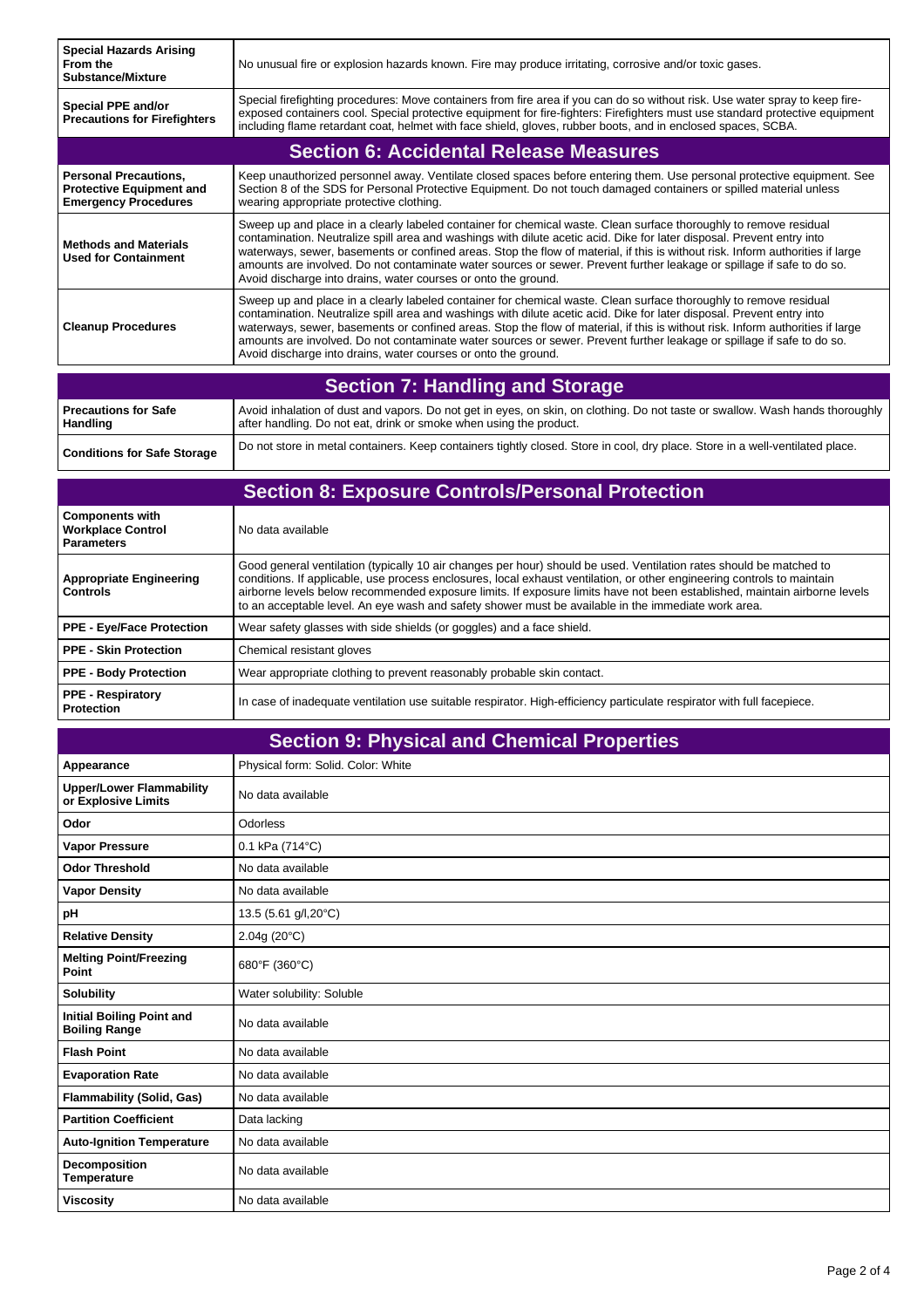| <b>Section 10: Stability and Reactivity</b>         |                                                                                                                                         |
|-----------------------------------------------------|-----------------------------------------------------------------------------------------------------------------------------------------|
| Reactivity                                          | Reacts violently with strong acids.                                                                                                     |
| <b>Chemical Stability</b>                           | Material is stable under normal conditions.                                                                                             |
| <b>Possibility of Hazardous</b><br><b>Reactions</b> | Hazardous polymerization does not occur. The substance is hygroscopic and will absorb water by contact with the moisture in<br>the air. |
| <b>Conditions to Avoid</b>                          | Avoid contact with oxidizing agents. Reacts violently with strong acids. Heat. Moisture.                                                |
| <b>Incompatible Materials</b>                       | Moisture. Oxidizing agents. Acids. Maleic Anhydride Halogens. Nitromethane. Contact with metals may evolve flammable<br>hydrogen gas.   |
| <b>Hazardous Decomposition</b><br><b>Products</b>   | Oxides of potassium.                                                                                                                    |

| <b>Section 11: Toxicological Information</b>                                  |                                          |
|-------------------------------------------------------------------------------|------------------------------------------|
| <b>Acute Toxicity - LD50 Oral</b>                                             | ATEmix (Rat): 301.62 mg/kg               |
| <b>Acute Toxicity - Inhalation</b>                                            | No data available.                       |
| <b>Acute Toxicity - Dermal</b>                                                | ATEmix (Rabbit) 10,571.43 mg/kg          |
| <b>Acute Toxicity - Eye</b>                                                   | No data available                        |
| <b>Skin Corrosion/Irritation</b>                                              | Causes severe skin burns.                |
| <b>Serious Eye</b><br>Damage/Irritation                                       | Causes serious eye damage.               |
| <b>Respiratory or Skin</b><br><b>Sensitization</b>                            | Not a skin nor a respiratory sensitizer. |
| <b>Germ Cell Mutagenicity</b>                                                 | No mutagenic components identified       |
| <b>Carcinogenicity IARC</b>                                                   | No carcinogenic components identified    |
| <b>Carcinogenicity ACGIH</b>                                                  | No data available                        |
| <b>Carcinogenicity NTP</b>                                                    | No carcinogenic components identified    |
| <b>Carcinogenicity OSHA</b>                                                   | No carcinogenic components identified    |
| <b>Reproductive Toxicity</b>                                                  | No components toxic to reproduction      |
| <b>Specific Target Organ</b><br><b>Toxicity - Single Exposure</b>             | Respiratory tract irritation.            |
| <b>Specific Target Organ</b><br><b>Toxicity - Repeated</b><br><b>Exposure</b> | None known                               |
| <b>Aspiration Hazard</b>                                                      | Not classified                           |

| <b>Section 12: Ecological Information</b> |                                                                                                                                             |
|-------------------------------------------|---------------------------------------------------------------------------------------------------------------------------------------------|
| <b>Toxicity</b>                           | No data available                                                                                                                           |
| Persistence and<br>Degradability          | Expected to be readily biodegradable.                                                                                                       |
| <b>Bio-accumulative Potential</b>         | Expected to be readily biodegradable.                                                                                                       |
| <b>Mobility in Soil</b>                   | The product is water soluble and may spread in water systems.                                                                               |
| <b>Other Adverse Effects</b>              | Harmful to aguatic organisms. The product may affect the acidity (pH-factor) in water with risk of harmful effects to aguatic<br>organisms. |

| <b>Section 13: Disposal Considerations</b>              |                                                                                                         |  |
|---------------------------------------------------------|---------------------------------------------------------------------------------------------------------|--|
| <b>Waste Treatment Methods</b><br><b>Product</b>        | Discharge, treatment, or disposal may be subject to national, state, or local laws.                     |  |
| <b>Waste Treatment Methods</b><br>Packaging             | Since emptied containers retain product residue, follow label warnings even after container is emptied. |  |
| <b>Special Precautions Landfill</b><br>or Incinerations | No data available                                                                                       |  |
| <b>Other Information</b>                                | No data available                                                                                       |  |

| <b>Section 14: Transport Information</b> |                      |  |
|------------------------------------------|----------------------|--|
| <b>UN Number</b>                         | Not dangerous goods. |  |
| <b>UN Proper Shipping Name</b>           | N/A                  |  |
| <b>Transport Hazard Class(es)</b>        | N/A                  |  |
| <b>Packaging Group</b>                   | N/A                  |  |
| l Environmental Hazards                  | N/A                  |  |